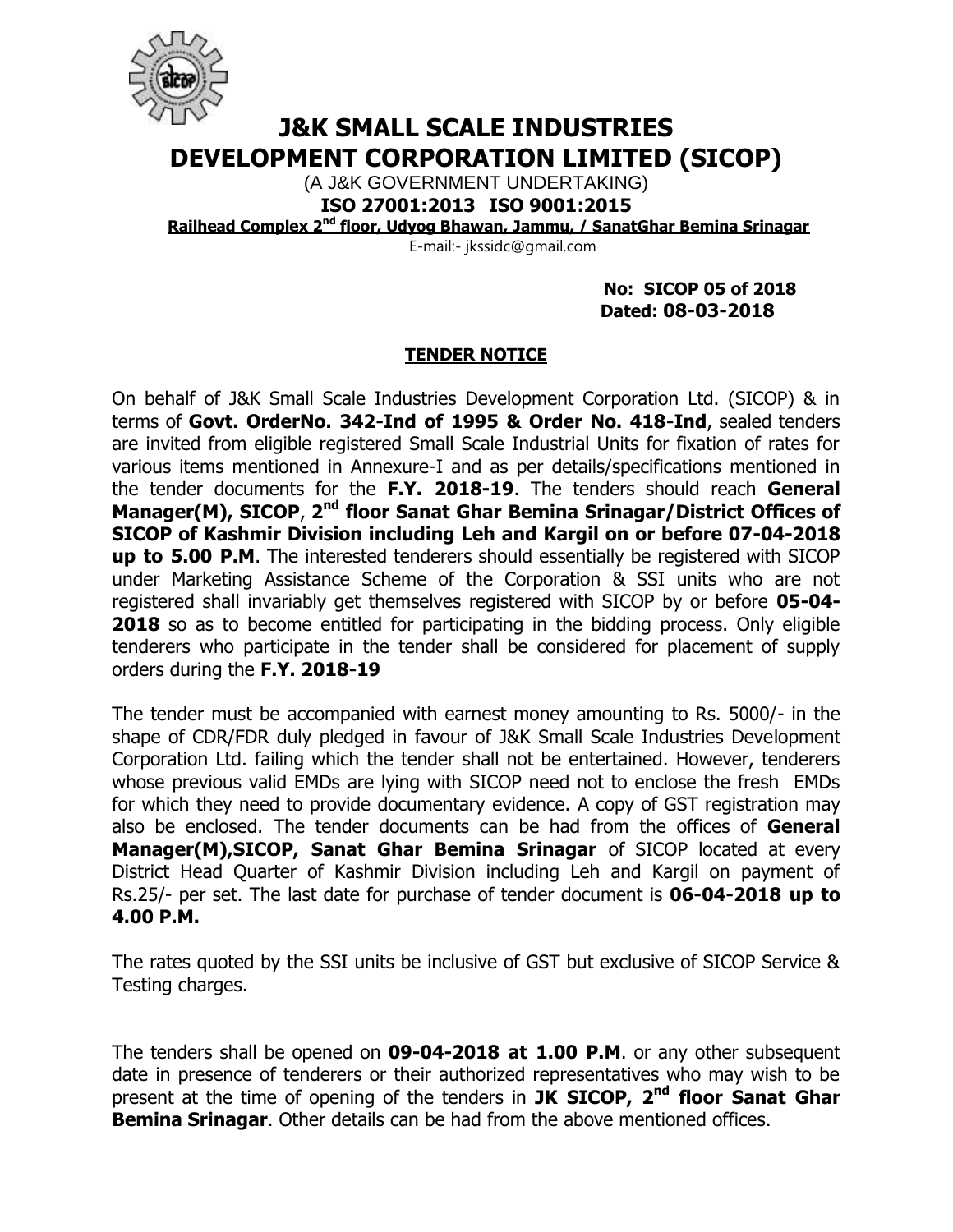Managing Director, SICOP reserves the right to accept or reject any tender(s) in part or full without assigning any reason(s) thereof.

#### **The Schedule is reproduced as under**:

Renewal/registration of new units upto 05-04-2018 Sale of tender documents upto<br>
Last date for receipt of tender<br>
Last date for receipt of tender<br>
Sale of tender<br>
Upto 07-04-2018(4.00 PM) Opening of tenders 09-04-2018 (1.00 P.M)

upto 07-04-2018(4.00 PM)

**Financial Advisor &CAO mazhar.khan@jk.gov.in**